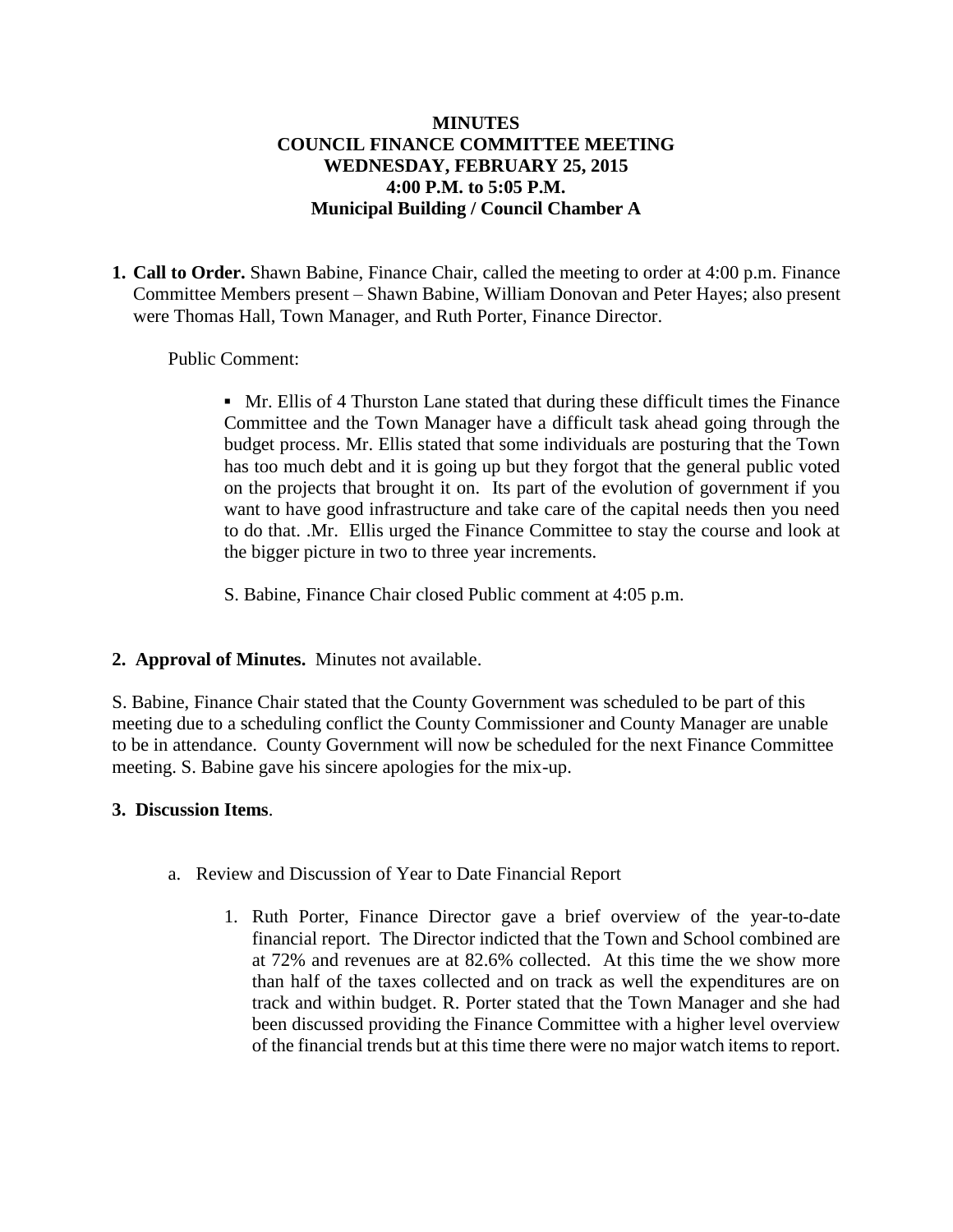- b. Discussion on Trend Analysis
	- 1. S. Babine, Chair stated that this discussion will lead us towards a trend analysis type of review and reporting of our financials and the state of our community. The Chair indicated that the five page document on reporting was a great start on making reporting easier to understand the financials. This format is a year to year and would be good in reporting the month to month while only tweaking a few things within the report.
	- 2. B. Donovan stated that reporting on outstanding bonds can we show what the future bonds hold as they are going down it may aid people in understanding our debt and how it is decreasing or increasing.
	- 3. T. Hall, Town Manager stated that he should mention that we will be embarking on a long range facility planning effort with all departments and others such as the Library or School Department. This will give us a better understanding of what the capital project needs going forward are. It is the Manager's plan through collaboration to come up with a master list of all future projects. The final piece of the analysis is to be sensitive to the debt service appetite by looking at the amortization schedule. By looking at the amortization schedule we will see where debt is being shed and when we would be in a position to take on more debt while keeping the debt service level. Our goal has been in recent years to keep our debt service level obligation stable so we don't have a variability in the tax rate.
	- 4. S. Babine stated this was a good analysis but would recommend in the same chart to show the annual debt reduction of the debt service. Then it would show how much we are paying off each year.
	- 5. P. Hayes said this would be helpful benchmarking to know where Scarborough stands in comparison to other communities of our size.
	- 6. R. Porter, Finance Director stated that the State sets the requirements of what we may have for debt service. Scarborough is nowhere near what is allowed for debt we are at 2.6 %
	- 7. T. Hall, Town Manager stated that at this time Scarborough leads the pack at debt service as we have borrowed at times of low interest to maintain and keep our infrastructure. Similar communities are now beginning to catch up to our debt service as they work to maintain their own infrastructure.
	- 8. R. Porter, Finance Director stated that Scarborough continued to grow during the recession when other communities were not so lucky. Scarborough's values maintained and actually gained.
	- 9. T. Hall, Town Manager stated that the state limits on debt are much higher than what Scarborough carries for debt. Scarborough has its own policy on debt management and limits.